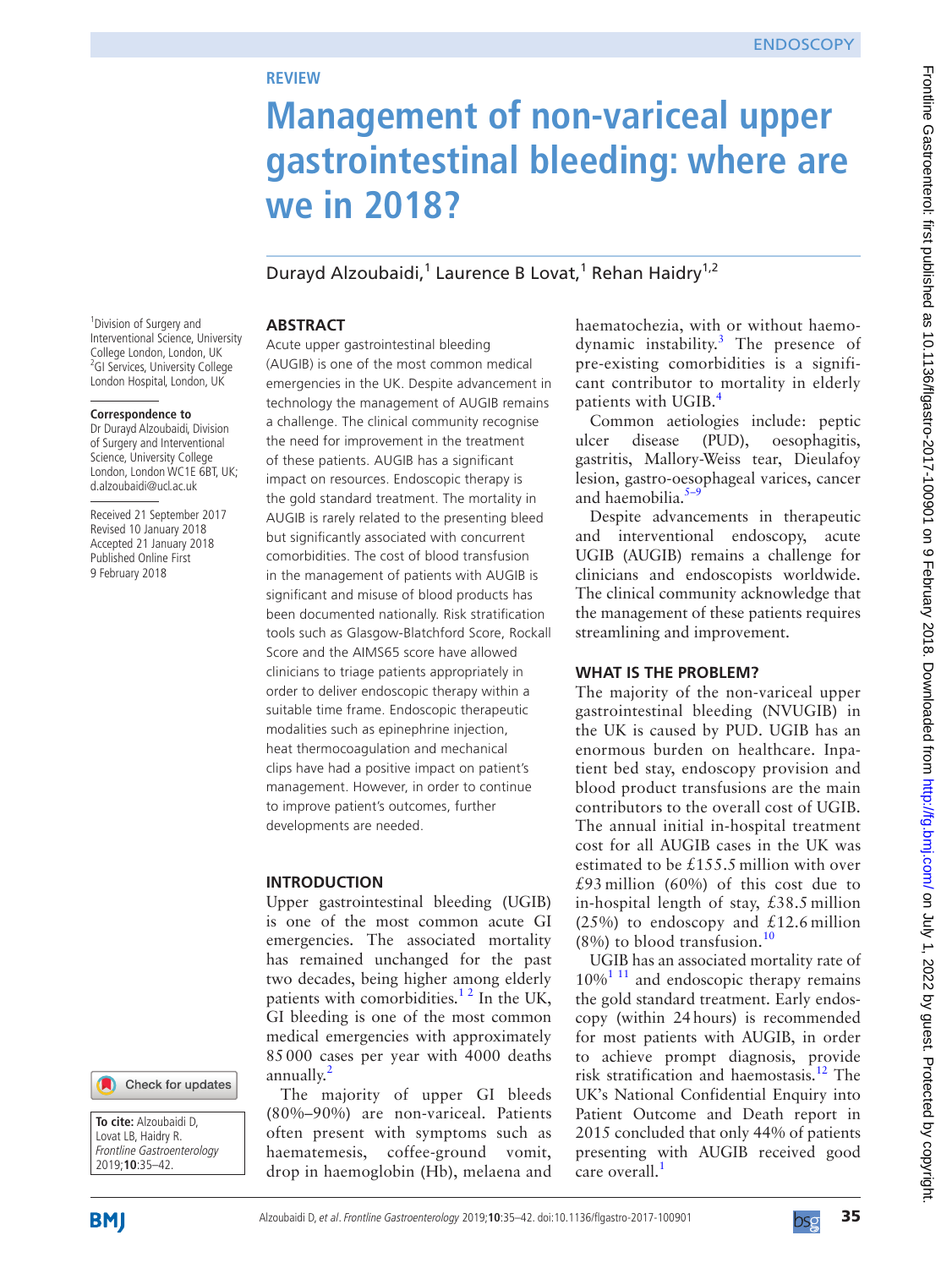# **ENDOSCOPY**

#### **The significance of comorbidities**

Mortality in AUGIB is rarely related to the actual haemorrhage, but rather to coexisting comorbidities. Recent studies have shown that about 18% of the total mortality is directly related to GI haemorrhage with the majority of deaths caused by concurrent comorbidities. Pulmonary disease (24%), multiorgan failure (24%) and terminal malignancy (34%) are the most common comorbidities.<sup>[13](#page-5-7)</sup>

#### **Blood product transfusion before endoscopy**

The UK Comparative Audit (2007) of UGIB and the Use of Blood has shown that AUGIB is a significant consumer of blood products in the UK. The study included 6750 patients from 208 hospitals across the UK, with 43% of patients needing at least one unit of blood transfusion.<sup>14</sup> GI bleeding is the second most common medical reason for transfusion in the UK after haematological malignancy, accounting for 14% of all blood transfusions.[14](#page-6-0) Fifteen per cent of patients with GI bleed receive four or more units of blood during their inpatient stay. Blood product use is inappropriate in 20% of cases. $15$ 

Current evidence has shown favourable outcomes in patients whose Hb transfusion commenced once Hb dropped below  $7.0 \text{ g/dL}$ .<sup>16</sup> The European Society of Gastrointestinal Endoscopy (ESGE) recommends a restrictive blood transfusion strategy that aims for a target Hb between 7.0 and  $9.0 g$ / dL. A higher target Hb should be considered in patients with significant comorbidity (eg, ischaemic cardiovascular disease).<sup>17</sup> In addition at the time of discharge, a restrictive target of Hb 8.0–10.0 g/ dL has shown to have better outcomes in those presenting with AUGIB.<sup>[18](#page-6-4)</sup>

#### **New anticoagulant drugs**

The emergence of the direct oral anticoagulants (DOAC: dabigatran, rivaroxaban, apixaban and edoxaban) has reduced regular serum monitoring that is required for patients on warfarin; however, there is a 25%–30% increased risk of GI bleeding with the use of DOAC when compared with warfarin.<sup>[19 20](#page-6-5)</sup> The risk is mostly relevant in the elderly and those with hepatic disease, renal disease and patients on concomitant antiplatelet agents.

In the case of an AUGIB, reversal agents can be used; however, different assays are needed to indirectly quantify DOAC level prior to reversal. These assays include the dilute thrombin time and ecarin clotting time for dabigatran and the drug-specific calibrated anti-Xa factor assay for rivaroxaban, edoxaban and apixaban. $21$  Reversal agents exist (prothrombin complex concentrate (PCC), activated PCC, idarucizumab) with many others currently on clinical trials.<sup>[20](#page-6-7)</sup>

<span id="page-1-0"></span>

| <b>Table 1</b><br>Glasgow-Blatchford Score (GBS) |                    |  |  |  |
|--------------------------------------------------|--------------------|--|--|--|
| <b>GBS for gastrointestinal bleeding</b>         |                    |  |  |  |
|                                                  | <b>Score value</b> |  |  |  |
| Blood urea (mmol/L)                              |                    |  |  |  |
| $6.5 - 7.9$                                      | $\mathfrak{D}$     |  |  |  |
| $8.0 - 9.9$                                      | $\overline{3}$     |  |  |  |
| $10.0 - 25.0$                                    | 4                  |  |  |  |
| >25.0                                            | 6                  |  |  |  |
| Haemoglobin for men (g/dL)                       |                    |  |  |  |
| $12.0 - 12.9$                                    | 1                  |  |  |  |
| $10.0 - 11.9$                                    | 3                  |  |  |  |
| < 10.0                                           | 6                  |  |  |  |
| Haemoglobin for women (g/dL)                     |                    |  |  |  |
| $10.0 - 11.9$                                    | 1                  |  |  |  |
| < 10.0                                           | 6                  |  |  |  |
| Systolic blood pressure (mm Hg)                  |                    |  |  |  |
| $100 - 109$                                      | 1                  |  |  |  |
| $90 - 99$                                        | $\overline{2}$     |  |  |  |
| < 90                                             | 3                  |  |  |  |
| Other markers                                    |                    |  |  |  |
| Pulse >100/min                                   | 1                  |  |  |  |
| Presentation with melaena                        | 1                  |  |  |  |
| Presentation with syncope                        | $\mathfrak{D}$     |  |  |  |
| Hepatic disease*                                 | $\overline{2}$     |  |  |  |
| Cardiac failuret                                 | $\overline{2}$     |  |  |  |

\*Known history, or clinical and laboratory evidence, of chronic or acute hepatic disease.

†Known history, or clinical and echocardiographic evidence, of cardiac failure.

## **What are the commonly used risk stratification tools?**

Early patient risk stratification will allow the planning and timing of lifesaving procedures such as endoscopic therapy with adequate and safe triage. The primary aim of the initial assessment is to determine whether endoscopy is required urgently or it can be delayed or even managed in the outpatient setting.<sup>[2](#page-5-1)</sup> At present, three such scores exist and are in clinical practice.

#### **Glasgow-Blatchford Score**

The Glasgow-Blatchford Score (GBS) uses both clinical (pulse, systolic blood pressure, presence of melaena, presentation with syncope, presence of hepatic disease and heart failure) and serological parameters (urea, Hb), which are easily available at initial assessment which allows the clinician to identify patients who would be suitable for management in the outpatient setting ([table](#page-1-0)  $1$ ).<sup>[22](#page-6-8)</sup> The ESGE and the National Institute for Health and Care Excellence recommend the use of the GBS for pre-endoscopy risk stratification. Patients with the score of 0 or 1 do not require hospital admission and can be safely discharged and managed with outpatient endoscopy.<sup>[17 23](#page-6-3)</sup>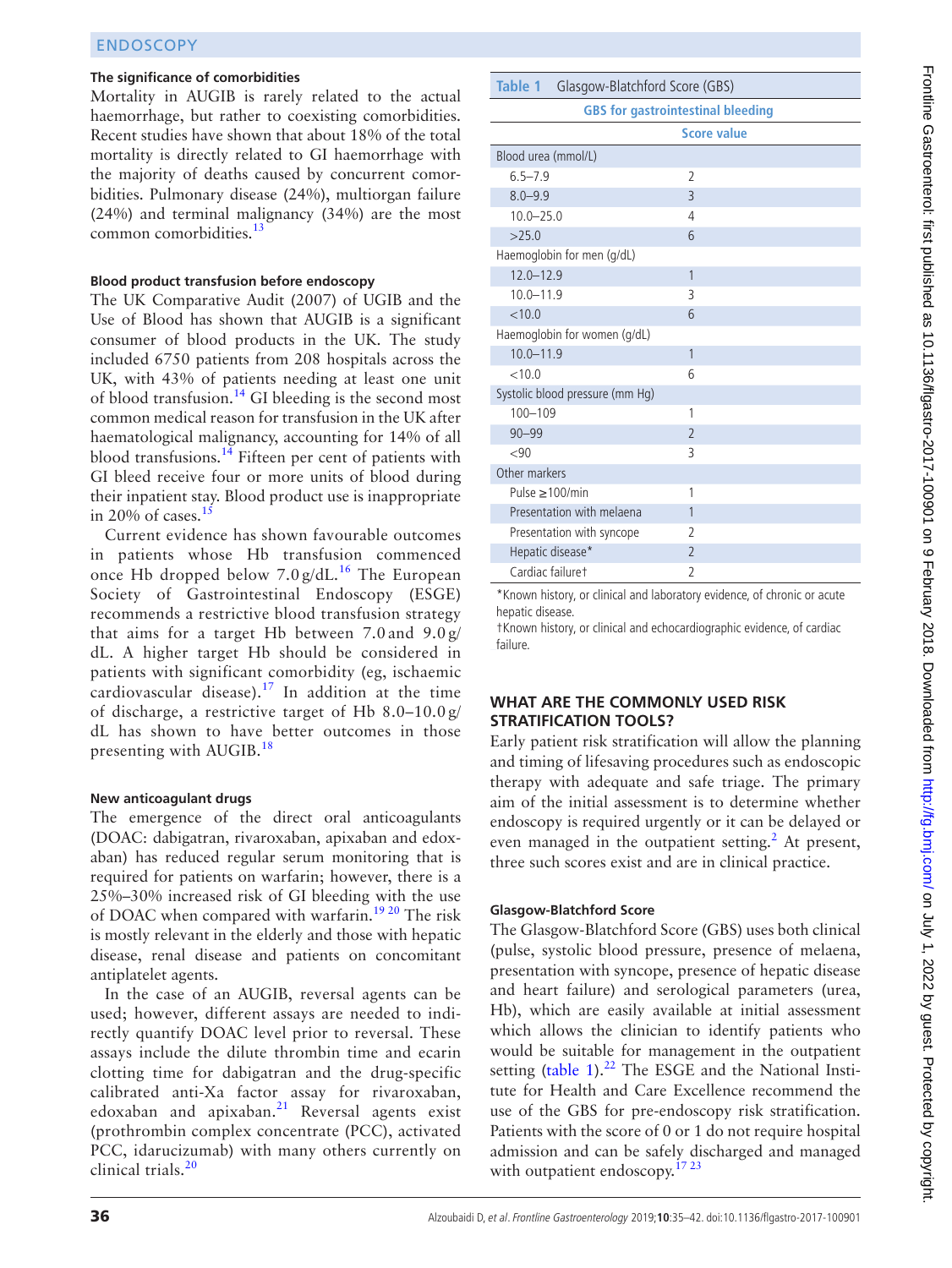<span id="page-2-0"></span>

| Rockall Score<br>Table 2                                                                  |                                                                   |                     |                                                           |                                                          |  |  |
|-------------------------------------------------------------------------------------------|-------------------------------------------------------------------|---------------------|-----------------------------------------------------------|----------------------------------------------------------|--|--|
| <b>Rockall Score for gastrointestinal bleeding</b>                                        |                                                                   |                     |                                                           |                                                          |  |  |
|                                                                                           | 0                                                                 |                     | 2                                                         | 3                                                        |  |  |
| Initial score criteria                                                                    |                                                                   |                     |                                                           |                                                          |  |  |
| Age                                                                                       | <60                                                               | $60 - 79$           | > 80                                                      |                                                          |  |  |
| Shock                                                                                     | No shock                                                          | HR > 100            | $HR > 100$ , SBP < 100                                    |                                                          |  |  |
| Comorbidity                                                                               |                                                                   |                     | Cardiac failure, ischaemic<br>heart disease               | Renal failure, liver failure,<br>disseminated malignancy |  |  |
| Additional criteria for full score                                                        |                                                                   |                     |                                                           |                                                          |  |  |
| Diagnosis                                                                                 | Mallory-Weiss, no lesion,<br>no stigmata of recent<br>haemorrhage | All other diagnoses | Malignancy of upper<br>gastrointestinal tract             |                                                          |  |  |
| Stigmata of recent<br>haemorrhage                                                         | None or dark spot                                                 |                     | Fresh blood, adherent clot,<br>visible or spurting vessel |                                                          |  |  |
| Maximum additive score prior to diagnosis=7.<br>Movimum additive score after diagnosis 11 |                                                                   |                     |                                                           |                                                          |  |  |

Maximum additive score after diagnosis=11.

HR, heart rate; SBP, systolic blood pressure.

#### **Rockall Score**

In contrast, the Rockall Score (RS) combines clinical parameters with endoscopic findings in order to predict the risk of mortality ([table](#page-2-0) 2). Lack of endoscopic findings in the initial assessment of a patient with AUGIB may deter the clinician from using the RS; however, full postendoscopy RS remains an important tool in predicting mortality rate.<sup>24</sup>

#### **The AIMS65 score**

The AIMS65 score is designed to predict in-hospital mortality, length of stay and cost of GI bleeding (tables [3 and 4](#page-2-1)). In comparison to GBS and RS, it is superior in predicting inpatient mortality.<sup>[25](#page-6-10)</sup> AIMS65 score is inferior to GBS and RS in predicting rebleeding. GBS, RS and AIMS65 are similar in predicting length of hospital stay.<sup>[25 26](#page-6-10)</sup> GBS is more accurate in terms of detecting transfusion need, rebleeding rate and endoscopic intervention rate.<sup>25</sup><sup>2</sup>

#### **What is the optimal timing of endoscopy?**

The benefit of early endoscopy in the management of NVUGIB remains controversial<sup>12</sup>; however, endoscopy has an important role in obtaining diagnosis with a sensitivity of 90%–95% at locating the bleeding site.<sup>23</sup>

Several studies have investigated the effect of endoscopy timing on clinical outcomes with varying results. In haemodynamically stable patients with ASA grade 1 or 2, early endoscopy within 12hours of presentation has no

<span id="page-2-1"></span>

| <b>Table 3</b> AIMS65 score                                        |              |  |  |  |
|--------------------------------------------------------------------|--------------|--|--|--|
|                                                                    | <b>Score</b> |  |  |  |
| Age $>65$                                                          |              |  |  |  |
| SBP <90 mm Hq                                                      | 1            |  |  |  |
| Altered mental status                                              |              |  |  |  |
| INR > 1.5                                                          |              |  |  |  |
| Albumin $<$ 30 g/L                                                 |              |  |  |  |
| INR, international normalised ratio; SBP, systolic blood pressure. |              |  |  |  |

effect on mortality or recurrent bleeding<sup>28–30</sup>; however, more high-risk endoscopic lesions are identified $31$  in those receiving early endoscopy and these patients tend to have a shorter length of hospital stay.  $32-34$  Early endoscopy in haemodynamically stable patients with ASA grades 3–5 is associated with lower in-hospital mortality. In patients with haemodynamic instability, early endos-copy is associated with lower in-hospital mortality.<sup>[32](#page-6-14)</sup> Although 2%–10% of patients with AUGIB can die from their AUGIB, mortality in 80% of these patients is due to other non-bleeding comorbidities.<sup>[13 23 35](#page-5-7)</sup>

## **What are the common pharmacological therapies?**

#### **Proton pump inhibitors**

Pharmacological agents such as proton pump inhibitors (PPI) have significantly reduced the incidence of PUD.[36](#page-6-15) Pre-endoscopic use of PPI reduces the detection rate of high-risk stigmata during endoscopy and the need for endoscopic therapy<sup>[2](#page-5-1)</sup>; however, there is no significant impact on the amount of blood transfusion, rebleeding rate, surgery or death within 30 days.  $2337$ 

#### **Prokinetic drugs**

The administration of prokinetic drugs such as metoclopramide and erythromycin has shown to improve endoscopic diagnostic yield in patients with AUGIB and reduce the need for repeat endoscopy.<sup>[2](#page-5-1)</sup> This is useful in cases where the upper GI tract is filled with large

|                          | Table 4 In-hospital mortality rate based on AIMS65 score |  |  |
|--------------------------|----------------------------------------------------------|--|--|
| <b>Total score</b>       | Mortality rate (%)                                       |  |  |
| $\Omega$                 | 0.30                                                     |  |  |
| 1                        | 1.20                                                     |  |  |
| $\overline{\phantom{0}}$ | 5.30                                                     |  |  |
| 3                        | 10.30                                                    |  |  |
|                          | 16.50                                                    |  |  |
|                          | 24.50                                                    |  |  |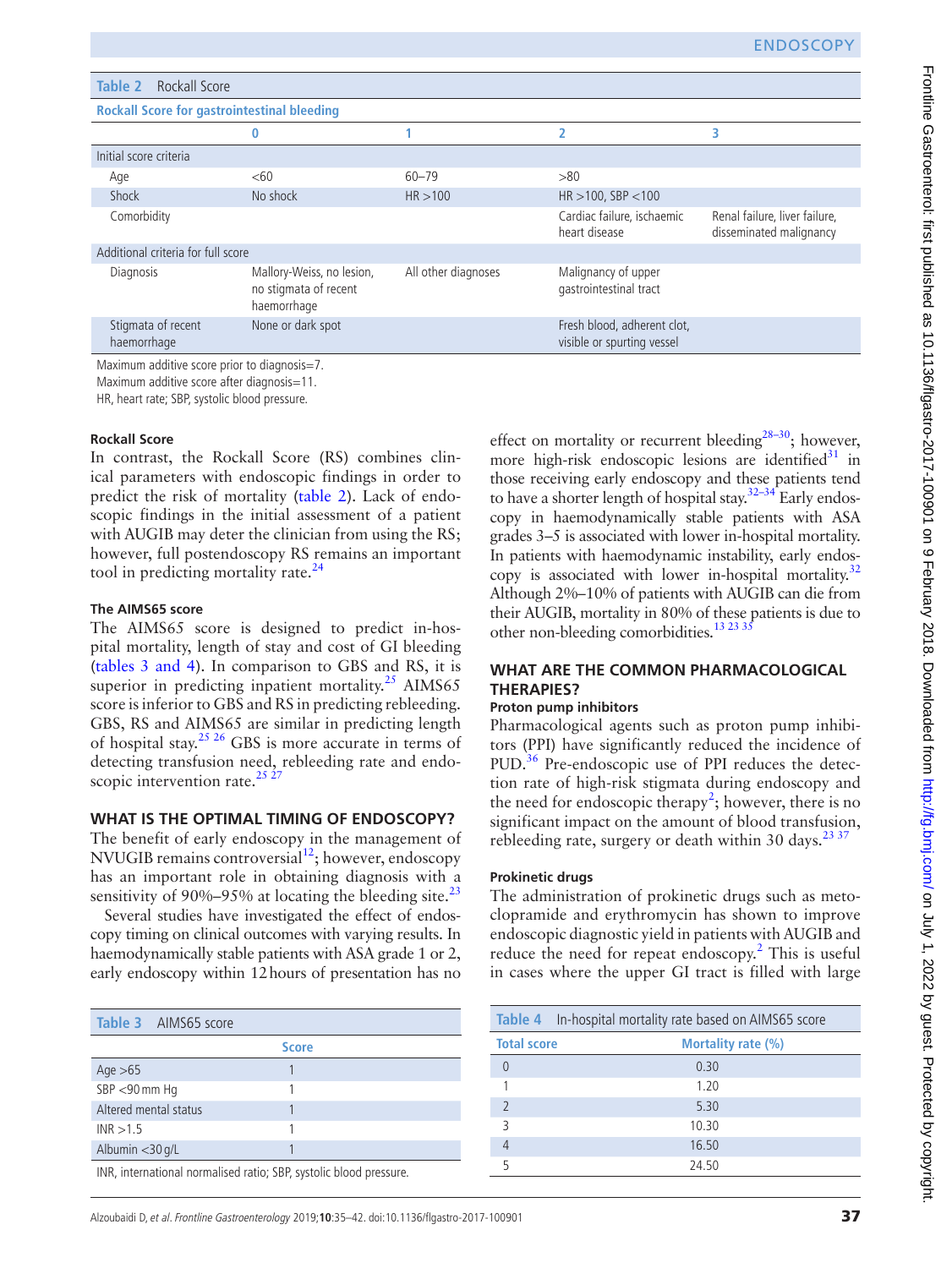| <b>Forrest Classification</b> |                             |                    |  |  |
|-------------------------------|-----------------------------|--------------------|--|--|
| Stage                         | <b>Characteristics</b>      | <b>Re-bleeding</b> |  |  |
| la                            | <b>Spurting Bleed</b>       | 60 - 100 %         |  |  |
| Ib                            | <b>Oozing Bleed</b>         | 50%                |  |  |
|                               |                             |                    |  |  |
| <b>Ila</b>                    | Non-Bleeding Visible Vessel | 40 - 50 %          |  |  |
| IIb                           | <b>Adherent Clot</b>        | 20 - 30 %          |  |  |
| llc                           | Flat Spot in ulcer crater   | $7 - 10%$          |  |  |
|                               |                             |                    |  |  |
| Ш                             | <b>Clean Base Ulcer</b>     | $3 - 5%$           |  |  |



**Figure 1** Different types of bleed based on the Forrest Classification.

<span id="page-3-0"></span>volume of blood; however, there is lack of evidence in improving the duration of hospitalisation, transfusion requirements or surgery.<sup>[38](#page-6-16)</sup>

## **Tranexamic acid**

Tranexamic acid, a derivative of the amino acid lysine, has an antifibrinolytic effect by preventing the degradation of fibrin networks.[39](#page-6-17) Studies have shown that it decreases rebleeding and mortality in AUGIB, without increasing the thromboembolic adverse effects; however, its routine use in clinical practice has not been recommended as further clinical trials are needed.<sup>40 41</sup>

## **The Forrest Classification**

The endoscopic management of UGIB has evolved in recent decades as therapeutic modalities available to the endoscopist have evolved, driven by innovations in new techniques and accessories. Endoscopy in patients with AUGIB is effective in diagnosing and treating most causes of UGIB.<sup>2</sup> The Forrest Classification [\(figure](#page-3-0) 1) categorises the lesion morphology at the time of index endoscopy, allowing the endoscopist to decide when to intervene and prognosticate the risk of rebleeding. $42$ This categorisation has also been shown to correlate with the need for surgery and mortality<sup>[43](#page-6-20)</sup>; however, there is significant interobserver disagreement in categorising the bleeding site, hence accurate photographic documentation is paramount.<sup>[44](#page-6-21)</sup>

# **What are the available endoscopic haemostatic techniques?**

Several endoscopic treatment modalities have been developed; these include injection methods, heat cauterisation and mechanical therapy.

## **Epinephrine injection therapy**

This includes injection of dilute epinephrine (1:10000) at the site of bleeding. It reduces blood flow by temporary creating local tamponade and vasoconstriction of blood vessels. Injection of large volume of epinephrine (>13mL) can reduce the rate of recurrent bleeding in patients with high-risk peptic ulcer and is superior to injection of lesser volumes. $45-47$ 

## **Thermocoagulation**

Thermocoagulation uses direct contact with the bleeding site with thermal energy delivered via a variety of devices. Heater probe consists of a Tefloncoated hollow aluminium cylinder with inner heating coil. It uses electrical current to generate heat. The Gold Probe has a rounded gold distal tip with good conductivity and has irrigation and injection capability, in addition to delivering heat for thermocoagulation.<sup>[48](#page-6-23)</sup>

Argon plasma coagulation is a non-contact ablative modality that uses steam of ionised gas to conduct electricity for the coagulation of bleeding tissue.<sup>[49](#page-6-24)</sup>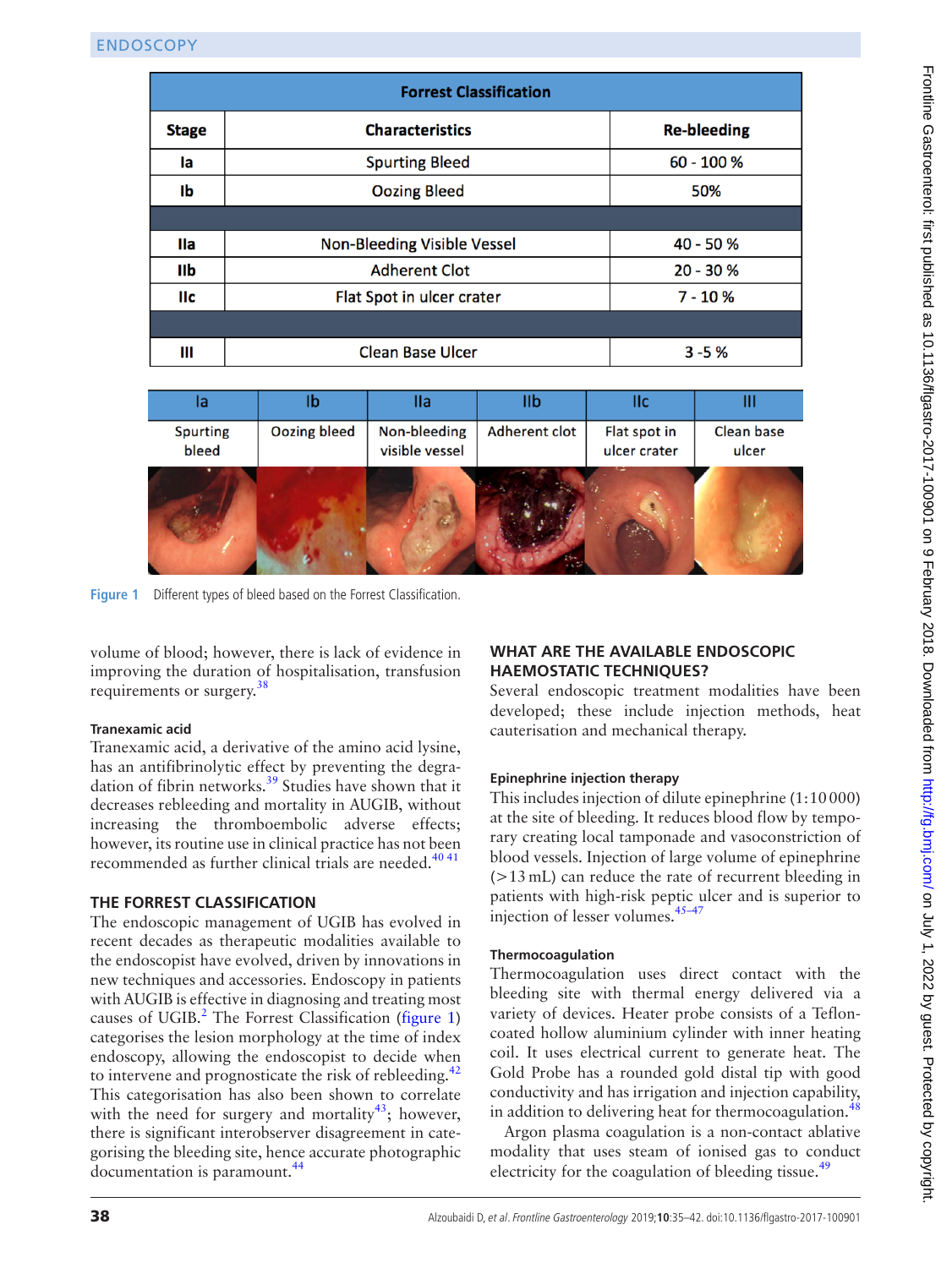#### **Mechanical therapy: clips**

Mechanical therapy is an attractive method for achieving endoscopic haemostasis. It has a significant impact on achieving haemostasis in difficult and challenging cases and a significant impact on outcomes. $50$ 

Mechanical therapy with endoscopic clips has been shown to be effective by physically obstructing the blood flow in the vessel; however, this technique will require direct visualisation of the bleeding point and culprit vessel. Successful application of clip is better in achieving haemostasis when compared with injection therapy alone but similar to thermocoagulation. $51$ 

The over-the-scope clip (OTSC) has been reported to effectively achieve haemostasis and significantly reduces rebleeding and rebleeding-associated mortality in NVUGIB. A recent multicentre study was able to show a haemostasis rate of 92.4% with OTSC as a monotherapy in the treatment of acute NVUGIB with significant reduction in the occurrence of bleeding and mortality of rebleeding.<sup>[52](#page-6-27)</sup>

#### **Dual and triple therapy is better than monotherapy**

Dual endoscopic therapy is superior to monotherapy with epinephrine injection alone in the management of patients with high-risk bleeding peptic ulcer; dual therapy reduces the risk of recurrent bleeding, the risk of emergency surgery<sup>50</sup> and mortality.<sup>53</sup>

The possible adverse events from dual therapy include perforation and gastric wall necrosis, with very low occurrence rate. Dual therapy remains to be supe-rior to monotherapy with epinephrine.<sup>[23 54](#page-6-11)</sup>

## **The Doppler endoscopic probe**

Doppler probe through the accessory channel of a standard endoscope has been used to assess the blood flow in the superficial blood vessels at the site of bleeding peptic ulcer after endoscopic therapy. The audible signal generated by the probe is able to determine the type of blood flow (arterial or venous) and the location of the bleeding vessel.<sup>[55 56](#page-7-0)</sup> Doppler signal from an ulcer, after endoscopic therapy, has been associated with a higher risk of rebleeding<sup>56 57</sup>; however, lack of audible signal after endoscopic therapy is not associated with improvement in rebleeding rate.<sup>43</sup>

#### **Is interventional radiology suitable for GI bleeding?**

Interventional radiology (IR) has shown to provide diagnostic imaging and endovascular therapeutic interventions that can localise the source of bleeding and provide endovascular embolisation to achieve haemostasis successfully when conventional endoscopic haemostasis has been unsuccessful. $58$  A study by Krämer *et al* was able to show that IR can control UGIB and achieve haemostasis with the use of minicoils for the embolisation of bleeding vessels with reduced risk of serious complications.<sup>[59](#page-7-3)</sup>

#### **What is the optimum postprocedure management?**

Postendoscopic treatment with high-dose infusion of PPI (bolus of 80mg followed by 8mg/hour for 72hours) in bleeding peptic ulcers significantly reduces the risk of recurrent bleeding.<sup>60</sup> Rebleeding rate has also been shown to be associated with the Hb at the time of discharge. The rebleeding rate in patients with a discharge Hb between 80 and 100g/L is not significantly different when compared with patients with higher Hb at discharge.<sup>[18](#page-6-4)</sup> In addition, a discharge Hb between 80 and 100g/L is associated with a lower consumption of red blood cells[.18](#page-6-4)

Rebleeding is more common in patients with high stigmata lesions at the time of endoscopy, hence repeat endoscopy and treatment should be considered in all high-risk bleeds, in particular those with the need to recommence anticoagulation and patients who have had limited endoscopic therapy at the initial endoscopy. Surgery should be considered in those not responding to endoscopic therapy or radiological embolisation, taking into account patient's status and comorbidities.<sup>[23](#page-6-11)</sup>

# **What are the future developments?**

The development of a risk stratification tool relevant to all GI bleeds should be an essential point of focus for all clinicians managing GI bleeding. Several novel modalities have been developed for the investigation and treatment of GI bleeding in recent years. These show promising results in achieving prompt diagnosis and haemostasis.

## **Video capsule endoscopy**

The use of video capsule endoscopy (VCE) in the emergency department (ED) as a risk stratification tool for identifying high and low-risk patients with UGIB has been evaluated. It has shown potential to identify high and low-risk patients presenting with signs of AUGIB, helping to determine the need for intervention with significant reduction in the time to emergent endoscopic therapy. $61$  VCE in the ED is safe and effective in identifying AUGIB[.62](#page-7-6) A study by Meltzer *et al* looked into the use of VCE in the ED performed by a gastroenterologist or a VCE-trained clinician. The aim was to determine whether patients with signs and symptoms of upper GI bleeding can be discharged with outpatient follow-up endoscopy. A total of 25 subjects were enrolled with excellent tolerance to the VCE. The study was able to show a sensitivity of 88% with a specificity of 64% for the detection of fresh blood in the upper GI tract. $63$  Similar studies have shown significant reduction in hospital admissions with no difference in the clinical outcome in terms of recurrent bleeding and 30-day mortality in the VCE group and those receiving standard treatment.<sup>64</sup> This is very exciting and further studies will be able to provide more data on this unique modality for the diagnosis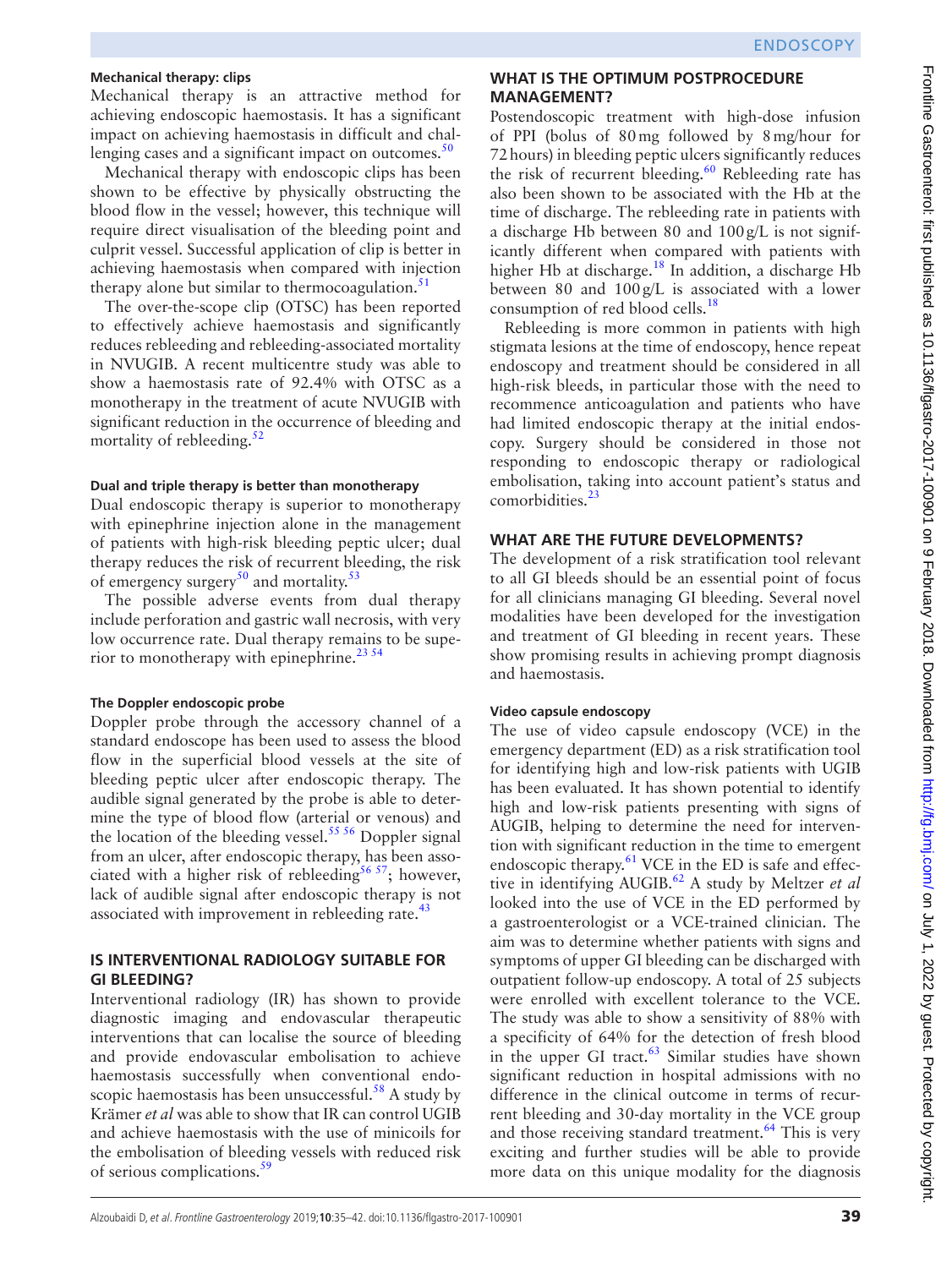of patients in the ED. This will potentially have a great impact on the number of hospital admissions. $63$ 

#### **Hemospray**

Hemospray is a novel proprietary mineral blend that forms a mechanical barrier over the bleeding site when applied endoscopically. It gives the endoscopist the opportunity to apply therapy in challenging anatomies. The multicentre European Survey to Evaluate the Application of *Hemospray* in the Luminal tract (SEAL) study<sup>65</sup> and the French Groupe de Recherche Avancé des Praticiens Hospitaliers en Endoscopie (GRAPHE) study<sup>[66](#page-7-10)</sup> have both shown high haemostasis rates with the use of Hemospray as monotherapy and in combination with conventional methods. These results have been reflected by the current and ongoing prospective International Multicentre Hemospray Registry (Alzoubaidi *et al*, University College London, London) showing an overall haemostasis rate of 86%. Expansion of this study is currently in progress and shall provide further evidence on the use of Hemospray as monotherapy, dual therapy and rescue therapy in various pathologies.<sup>[67](#page-7-11)</sup>

## **EndoClot**

The EndoClot (EndoClot Plus, Santa Clara, CA, USA) is a polysaccharide haemostatic powder that can be delivered endoscopically to the site of bleeding in the GI tract without the need for direct mucosal contact. It is composed of absorbable polymer particles that absorb water from the blood on the surface of the bleeding site, hence increasing the concentration of platelets and clotting factors, resulting into haemostasis.<sup>68</sup> <sup>69</sup> Further clinical trials are awaiting.

# **Conclusion**

GI bleeding remains to be a challenging clinical emergency with significant mortality and morbidity that remains unchanged these past two decades; however, with adequate service planning and adherence to robust guidelines, improved and desirable outcomes can be achieved.

Patients with AUGIB should be admitted to units that provide a 24/7GI bleed service with anaesthetic support and access to IR and surgery. Risk stratification and adequate resuscitation prior to any endoscopic therapy are paramount and must supersede the interventional endoscopy as the key initial process in the management of patients with AUGIB.

The timing of endoscopy is dependent on the presenting signs, taking into account the clinical status of the patient. The endoscopic therapy of all acute NVUGIB should not rely on monotherapy alone but a combination of injection therapy with other modalities such as clips, thermocoagulation or both. Second-look endoscopy is recommended in patients with signs of rebleeding.

Further developments of new techniques will assist future generations in the management of AUGIB; however, all endoscopists must acquire sufficient training in order to provide the best treatment options. This would require appropriate facilities and training at all hospitals nationwide.

Further studies should focus to explore which treatment modalities are more effective in specific pathologies as currently no single modality is capable of treating all pathologies.

Finally, the focus of treatment should not only be the endoscopic therapy and a holistic approach is encouraged in order to optimise treatment by managing multiorgan failure and comorbidities.<sup>[13](#page-5-7)</sup>

**Contributors** DA has written and submitted the manuscript and was directly involved with the planning, analysis, data search and critique of this paper. LBL provided intellectual input to this review paper. RH was directly involved in the planning, analysis, data search and critique of this paper and is the senior author. All authors contributed to refinement of the paper and approved the final manuscript.

**Competing interests** None declared.

**Provenance and peer review** Not commissioned; externally peer reviewed.

© Article author(s) (or their employer(s) unless otherwise stated in the text of the article) 2019. All rights reserved. No commercial use is permitted unless otherwise expressly granted.

# **References**

- <span id="page-5-0"></span>1 McPherson SJ, Sinclair MT, Smith NCE, *et al*. *Gastrointestinal Haemorrhage: Time to Get Control ?* London, UK: National Confidential Enquiry into Patient Outcome and Death, 2015.
- <span id="page-5-1"></span>2 Hwang JH, Fisher DA, Ben-Menachem T, *et al*. The role of endoscopy in the management of acute non-variceal upper GI bleeding. *[Gastrointest Endosc](http://dx.doi.org/10.1016/j.gie.2012.02.033)* 2012;75:1132–8.
- <span id="page-5-2"></span>3 Khamaysi I, Gralnek IM. Acute upper gastrointestinal bleeding (UGIB) - initial evaluation and management. *[Best Pract Res](http://dx.doi.org/10.1016/j.bpg.2013.09.002)  [Clin Gastroenterol](http://dx.doi.org/10.1016/j.bpg.2013.09.002)* 2013;27:633–8.
- <span id="page-5-3"></span>4 Marmo R, Koch M, Cipolletta L, *et al*. Predictive factors of mortality from nonvariceal upper gastrointestinal hemorrhage: a multicenter study. *[Am J Gastroenterol](http://dx.doi.org/10.1111/j.1572-0241.2008.01865.x)* 2008;103:1639–47.
- <span id="page-5-4"></span>5 Sugawa C, Benishek D, Walt AJ, *et al*. Mallory-Weiss syndrome. A study of 224 patients. *[Am J Surg](http://www.ncbi.nlm.nih.gov/pubmed/6600377)* 1983;145:30–3.
- 6 Feinman M, Haut ER. Upper gastrointestinal bleeding. *[Surg](http://dx.doi.org/10.1016/j.suc.2013.10.004)  [Clin North Am](http://dx.doi.org/10.1016/j.suc.2013.10.004)* 2014;94:43–53.
- 7 Szura M, Pasternak A. Upper gastrointestinal bleeding state of the art. *[Folia Med Cracov](http://www.ncbi.nlm.nih.gov/pubmed/25891243)* 2014;54:59–78.
- 8 van Leerdam ME. Epidemiology of acute upper gastrointestinal bleeding. *[Best Pract Res Clin Gastroenterol](http://dx.doi.org/10.1016/j.bpg.2007.10.011)* 2008;22:209–24.
- 9 Ion D, Iuliana Mavrodin C, Bogdan Serban M, *et al*. Haemobilia - a rare cause of upper gastro-intestinal bleeding. *[Chirurgia](http://dx.doi.org/10.21614/chirurgia.111.6.509)* 2016;111:509–12.
- <span id="page-5-5"></span>10 Campbell HE, Stokes EA, Bargo D, *et al*. Costs and quality of life associated with acute upper gastrointestinal bleeding in the UK: cohort analysis of patients in a cluster randomised trial. *[BMJ Open](http://dx.doi.org/10.1136/bmjopen-2014-007230)* 2015;5:e007230.
- 11 Hearnshaw S. *UK comparative audit of upper gastrointestinal bleeding and the use of blood*. London, UK: British society of Gastroenterolgy, 2007: 1–88.
- <span id="page-5-6"></span>12 Lin HJ, Wang K, Perng CL, *et al*. Early or delayed endoscopy for patients with peptic ulcer bleeding. A prospective randomized study. *[J Clin Gastroenterol](http://www.ncbi.nlm.nih.gov/pubmed/8771420)* 1996;22:267–71.
- <span id="page-5-7"></span>13 Sung JJ, Tsoi KK, Ma TK, *et al*. Causes of mortality in patients with peptic ulcer bleeding: a prospective cohort study of 10,428 cases. *[Am J Gastroenterol](http://dx.doi.org/10.1038/ajg.2009.507)* 2010;105:84–9.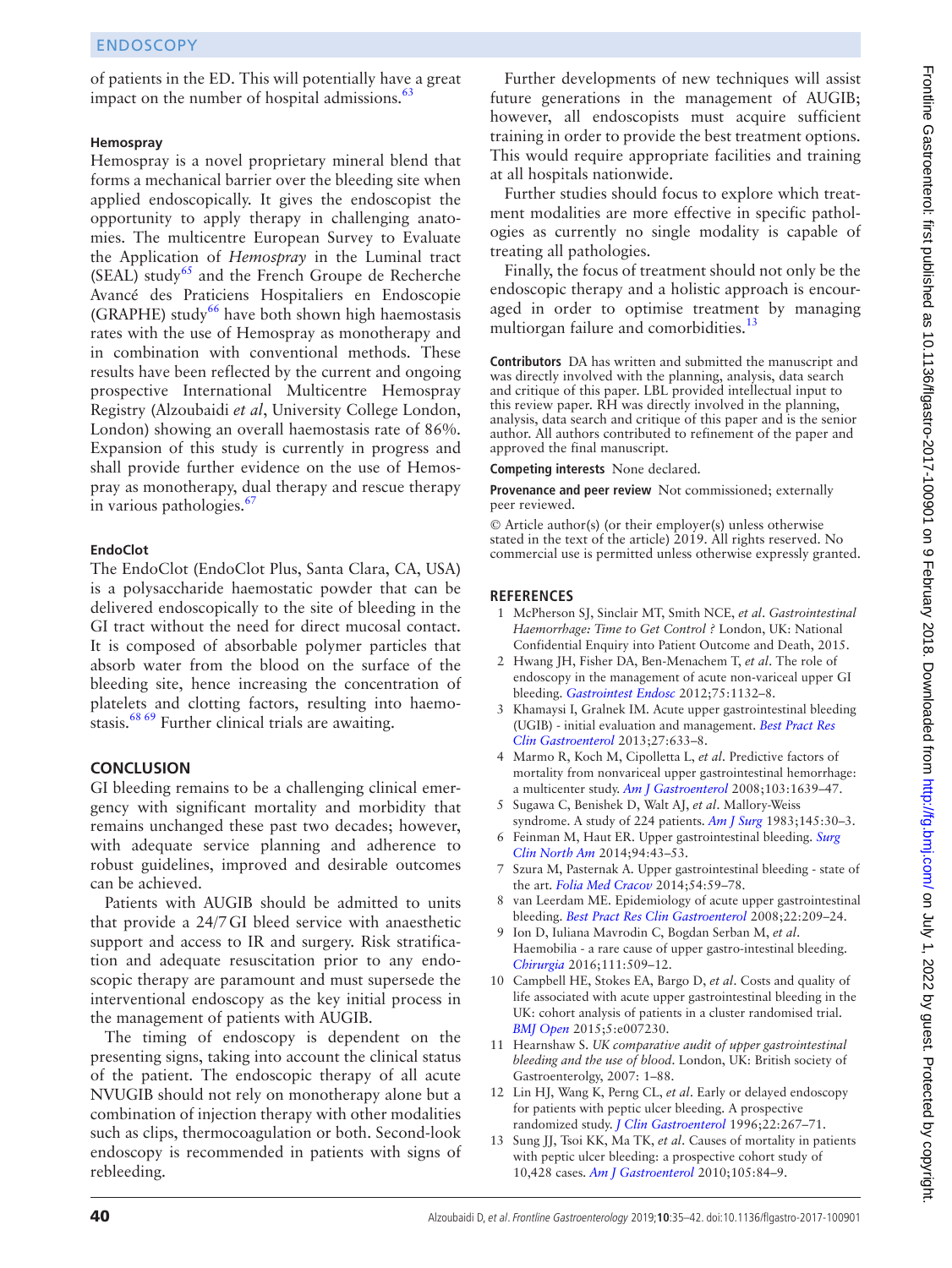Frontline Gastroenterol: first published as 10.11136/flgastro-2017-100901 on 9 February 2018. Downloaded from http://fg.bmj.com/ on July 1, 2022 by guest. Protected by copyright Frontline Gastroenterol: first published as 10.1136/flgastro-2017-100901 on 9 February 2018. Downloaded from http://tg.bmj.com/ on July 1, 2022 by guest. Protected by copyright.

- <span id="page-6-0"></span>14 Hearnshaw SA, Logan RF, Lowe D, *et al*. Acute upper gastrointestinal bleeding in the UK: patient characteristics, diagnoses and outcomes in the 2007 UK audit. *[Gut](http://dx.doi.org/10.1136/gut.2010.228437)* 2011;60:1327–35.
- <span id="page-6-1"></span>15 Wallis JP, Wells AW, Chapman CE. Changing indications for red cell transfusion from 2000 to 2004 in the North of England. *[Transfus Med](http://dx.doi.org/10.1111/j.1365-3148.2006.00702.x)* 2006;16:411–7.
- <span id="page-6-2"></span>16 Villanueva C, Colomo A, Bosch A, *et al*. Transfusion strategies for acute upper gastrointestinal bleeding. *[N Engl J Med](http://dx.doi.org/10.1056/NEJMoa1211801)* 2013;368:11–21.
- <span id="page-6-3"></span>17 Gralnek IM, Dumonceau JM, Kuipers EJ, *et al*. Diagnosis and management of nonvariceal upper gastrointestinal hemorrhage: European Society of Gastrointestinal Endoscopy (ESGE) Guideline. *[Endoscopy](http://dx.doi.org/10.1055/s-0034-1393172)* 2015;47:a1–a46.
- <span id="page-6-4"></span>18 Lee JM, Kim ES, Chun HJ, *et al*. Discharge hemoglobin and outcome in patients with acute nonvariceal upper gastrointestinal bleeding. *[Endosc Int Open](http://dx.doi.org/10.1055/s-0042-110176)* 2016;4:E865–9.
- <span id="page-6-5"></span>19 Holster IL, Valkhoff VE, Kuipers EJ, *et al*. New oral anticoagulants increase risk for gastrointestinal bleeding: a systematic review and meta-analysis. *[Gastroenterology](http://dx.doi.org/10.1053/j.gastro.2013.02.041)* 2013;145:105–12.
- <span id="page-6-7"></span>20 Abraham NS, Horsley-Silva JL. Gastrointestinal bleeding secondary to the new anticoagulants. *[Curr Opin Gastroenterol](http://dx.doi.org/10.1097/MOG.0000000000000310)* 2016;32:474–80.
- <span id="page-6-6"></span>21 Cuker A. Laboratory measurement of the non-vitamin K antagonist oral anticoagulants: selecting the optimal assay based on drug, assay availability, and clinical indication. *[J](http://dx.doi.org/10.1007/s11239-015-1282-7)  [Thromb Thrombolysis](http://dx.doi.org/10.1007/s11239-015-1282-7)* 2016;41:241–7.
- <span id="page-6-8"></span>22 Stanley AJ, Ashley D, Dalton HR, *et al*. Outpatient management of patients with low-risk upper-gastrointestinal haemorrhage: multicentre validation and prospective evaluation. *[Lancet](http://dx.doi.org/10.1016/S0140-6736(08)61769-9)* 2009;373:42–7.
- <span id="page-6-11"></span>23 NICE. *Acute upper gastrointestinal bleeding in o v er 16s : management*. United Kingdom: NICE, 2012.
- <span id="page-6-9"></span>24 Mokhtare M, Bozorgi V, Agah S, *et al*. Comparison of Glasgow-Blatchford score and full Rockall score systems to predict clinical outcomes in patients with upper gastrointestinal bleeding. *[Clin Exp Gastroenterol](http://dx.doi.org/10.2147/CEG.S114860)* 2016;9:337–43.
- <span id="page-6-10"></span>25 Martínez-Cara JG, Jiménez-Rosales R, Úbeda-Muñoz M, *et al*. Comparison of AIMS65, Glasgow-Blatchford score, and Rockall score in a European series of patients with upper gastrointestinal bleeding: performance when predicting inhospital and delayed mortality. *[United European Gastroenterol](http://dx.doi.org/10.1177/2050640615604779)  [J](http://dx.doi.org/10.1177/2050640615604779)* 2016;4:371–9.
- 26 Robertson M, Majumdar A, Boyapati R, *et al*. Risk stratification in acute upper GI bleeding: comparison of the AIMS65 score with the Glasgow-Blatchford and Rockall scoring systems. *[Gastrointest Endosc](http://dx.doi.org/10.1016/j.gie.2015.10.021)* 2016;83:1151–60.
- 27 Stanley AJ, Laine L, Dalton HR, *et al*. Comparison of risk scoring systems for patients presenting with upper gastrointestinal bleeding: international multicentre prospective study. *[BMJ](http://dx.doi.org/10.1136/bmj.i6432)* 2017;356:i6432.
- <span id="page-6-12"></span>28 Tai CM, Huang SP, Wang HP, *et al*. High-risk ED patients with nonvariceal upper gastrointestinal hemorrhage undergoing emergency or urgent endoscopy: a retrospective analysis. *[Am J](http://dx.doi.org/10.1016/j.ajem.2006.07.014)  [Emerg Med](http://dx.doi.org/10.1016/j.ajem.2006.07.014)* 2007;25:273–8.
- 29 Schacher GM, Lesbros-Pantoflickova D, Ortner MA, *et al*. Is early endoscopy in the emergency room beneficial in patients with bleeding peptic ulcer? A "fortuitously controlled" study. *[Endoscopy](http://dx.doi.org/10.1055/s-2004-826237)* 2005;37:324–8.
- 30 Jairath V, Kahan BC, Logan RF, *et al*. Outcomes following acute nonvariceal upper gastrointestinal bleeding in relation to time to endoscopy: results from a nationwide study. *[Endoscopy](http://dx.doi.org/10.1055/s-0032-1309736)* 2012;44:723–30.
- <span id="page-6-13"></span>31 Bjorkman DJ, Zaman A, Fennerty MB, *et al*. Urgent vs. elective endoscopy for acute non-variceal upper-GI bleeding: an effectiveness study. *[Gastrointest Endosc](http://dx.doi.org/10.1016/S0016-5107(04)01287-8)* 2004;60:1–8.
- <span id="page-6-14"></span>32 Laursen SB, Leontiadis GI, Stanley AJ, *et al*. Relationship between timing of endoscopy and mortality in patients with

peptic ulcer bleeding: a nationwide cohort study. *[Gastrointest](http://dx.doi.org/10.1016/j.gie.2016.08.049)  [Endosc](http://dx.doi.org/10.1016/j.gie.2016.08.049)* 2017;85:936–44.

- 33 Cooper GS, Chak A, Way LE, *et al*. Early endoscopy in upper gastrointestinal hemorrhage: associations with recurrent bleeding, surgery, and length of hospital stay. *[Gastrointest](http://dx.doi.org/10.1016/S0016-5107(99)70478-5)  [Endosc](http://dx.doi.org/10.1016/S0016-5107(99)70478-5)* 1999;49:145–52.
- 34 Lim LG, Ho KY, Chan YH, *et al*. Urgent endoscopy is associated with lower mortality in high-risk but not lowrisk nonvariceal upper gastrointestinal bleeding. *[Endoscopy](http://dx.doi.org/10.1055/s-0030-1256110)* 2011;43:300–6.
- 35 Sonnenberg A. Timing of endoscopy in gastrointestinal bleeding. *[United European Gastroenterol J](http://dx.doi.org/10.1177/2050640613518773)* 2014;2:5–9.
- <span id="page-6-15"></span>36 Wong SH, Sung JJ. Management of GI emergencies: peptic ulcer acute bleeding. *[Best Pract Res Clin Gastroenterol](http://dx.doi.org/10.1016/j.bpg.2013.08.003)* 2013;27:639–47.
- 37 Campbell IW, Nairn M. Scottish Intercollegiate Guidelines Network: management of diabetes (SIGN 55). *[Br J Diabetes](http://dx.doi.org/10.1177/14746514020020010501)  [Vasc Dis](http://dx.doi.org/10.1177/14746514020020010501)* 2002;2:50–2.
- <span id="page-6-16"></span>38 Laine L, Jensen DM. Management of patients with ulcer bleeding. *[Am J Gastroenterol](http://dx.doi.org/10.1038/ajg.2011.480)* 2012;107:345–60.
- <span id="page-6-17"></span>39 Hu D. Emergency medicine questions: can tranexamic acid be used to treat upper gastrointestinal bleeds? *[Am J Emerg Med](http://dx.doi.org/10.1016/j.ajem.2016.06.080)* 2016;34:1892–3.
- <span id="page-6-18"></span>40 Bennett C, Klingenberg SL, Langholz E, *et al*. Tranexamic acid for upper gastrointestinal bleeding. *[Cochrane Database Syst](http://dx.doi.org/10.1002/14651858.CD006640.pub3)  [Rev](http://dx.doi.org/10.1002/14651858.CD006640.pub3)* 2014;4:CD006640.
- 41 Gluud LL, Klingenberg SL, Langholz E. Tranexamic acid for upper gastrointestinal bleeding. *[Cochrane Database Syst Rev](http://dx.doi.org/10.1002/14651858.CD006640.pub2)* 2012;1:CD006640.
- <span id="page-6-19"></span>42 Forrest JH, Finlayson NDC, Shearman DJC. Endoscopy in gastrointestinal bleeding. *[The Lancet](http://dx.doi.org/10.1016/S0140-6736(74)91770-X)* 1974;304:394–7.
- <span id="page-6-20"></span>43 Nayor J, Saltzman JR. Determining the endpoint of endoscopic therapy for upper GI bleeding: Are our eyes as good as our ears? *[Gastrointest Endosc](http://dx.doi.org/10.1016/j.gie.2015.08.056)* 2016;83:137–9.
- <span id="page-6-21"></span>44 Jensen DM, Stuart R, Ahlbom H, *et al*. Inter-observer agreement on assessment of photo documentation in bleeding peptic ulcer. *[Gastrointest Endosc](http://dx.doi.org/10.1016/j.gie.2009.03.384)* 2009;69:AB186.
- <span id="page-6-22"></span>45 Lin HJ, Hsieh YH, Tseng GY, *et al*. A prospective, randomized trial of large- versus small-volume endoscopic injection of epinephrine for peptic ulcer bleeding. *[Gastrointest Endosc](http://dx.doi.org/10.1067/mge.2002.123271)* 2002;55:615–9.
- 46 Liou TC, Lin SC, Wang HY, *et al*. Optimal injection volume of epinephrine for endoscopic treatment of peptic ulcer bleeding. *[World J Gastroenterol](http://dx.doi.org/10.3748/wjg.v12.i19.3108)* 2006;12:3108–13.
- 47 Park JM, Huo SM, Lee HH, *et al*. Longer Observation Time Increases Proportion of Neoplasms Detected by Esophagogastroduodenoscopy. *[Gastroenterology](http://dx.doi.org/10.1053/j.gastro.2017.05.009)* 2017;153:460–9.
- <span id="page-6-23"></span>48 Gastrotraining. Use of Gold probe. [http://www.gastrotraining.](http://www.gastrotraining.com/category/gastro-duodenal/upper-gi-bleed-endoscopy/gold-probe-upper-gi-bleed-endoscopy-gastro-duodenal) [com/category/gastro-duodenal/upper-gi-bleed-endoscopy/gold](http://www.gastrotraining.com/category/gastro-duodenal/upper-gi-bleed-endoscopy/gold-probe-upper-gi-bleed-endoscopy-gastro-duodenal)[probe-upper-gi-bleed-endoscopy-gastro-duodenal](http://www.gastrotraining.com/category/gastro-duodenal/upper-gi-bleed-endoscopy/gold-probe-upper-gi-bleed-endoscopy-gastro-duodenal).
- <span id="page-6-24"></span>49 Ginsberg GG, Barkun AN, Bosco JJ, *et al*. The argon plasma coagulator: February 2002. *[Gastrointest Endosc](http://dx.doi.org/10.1016/S0016-5107(02)70408-2)* 2002;55:807– 10.
- <span id="page-6-25"></span>50 Marmo R, Rotondano G, Piscopo R, *et al*. Dual therapy versus monotherapy in the endoscopic treatment of high-risk bleeding ulcers: a meta-analysis of controlled trials. *[Am J Gastroenterol](http://dx.doi.org/10.1111/j.1572-0241.2006.01023.x)* 2007;102:279–89.
- <span id="page-6-26"></span>51 Sung JJ, Tsoi KK, Lai LH, *et al*. Endoscopic clipping versus injection and thermo-coagulation in the treatment of nonvariceal upper gastrointestinal bleeding: a meta-analysis. *[Gut](http://dx.doi.org/10.1136/gut.2007.123976)* 2007;56:1364–73.
- <span id="page-6-27"></span>52 Wedi E, Fischer A, Hochberger J, *et al*. Multicenter evaluation of first-line endoscopic treatment with the OTSC in acute non-variceal upper gastrointestinal bleeding and comparison with the Rockall cohort: the FLETRock study. *[Surg Endosc](http://dx.doi.org/10.1007/s00464-017-5678-7)* 2018;32:307–14.
- <span id="page-6-28"></span>53 Calvet X, Vergara M, Brullet E, *et al*. Addition of a second endoscopic treatment following epinephrine injection improves